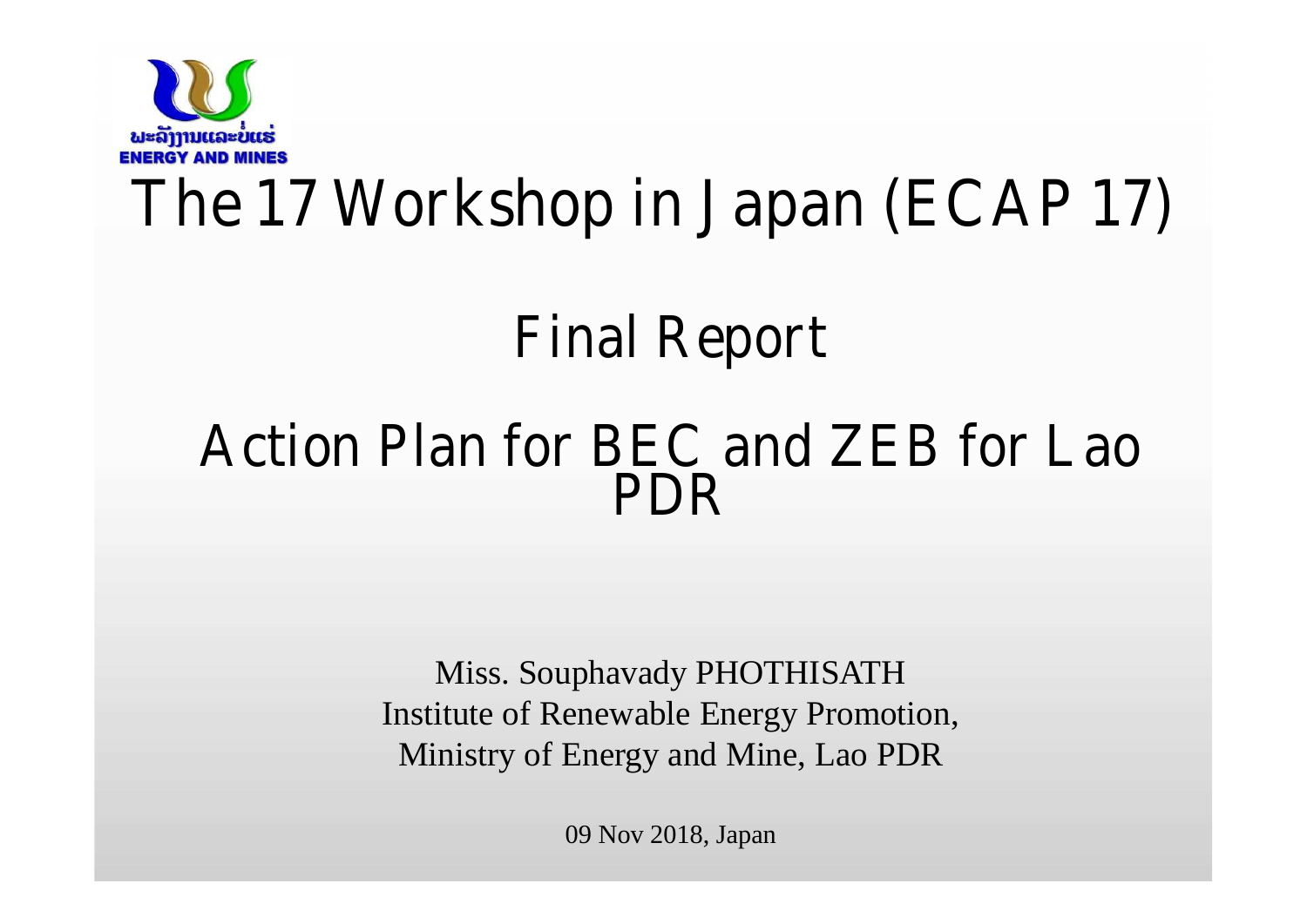### National EE&C Implementation plan

#### • **Develop additional legislation tools**

- **Create EE&C implementation plan to support National EE&C Roadmap**
- **Develop relates standards and inspection rules**

**2021-2025**

#### **2026-2030**

- **Continues raising awareness through focused sectors**
- **Full Implement EE&C activity plans through focused sectors**

#### **2015-2020**

- **Create inter ministerial coordination mechanism,**
- **Capacity building , awareness , follow up EE&C policy and degree**
- **Develop and demonstrate pilot activities in focused sectors.**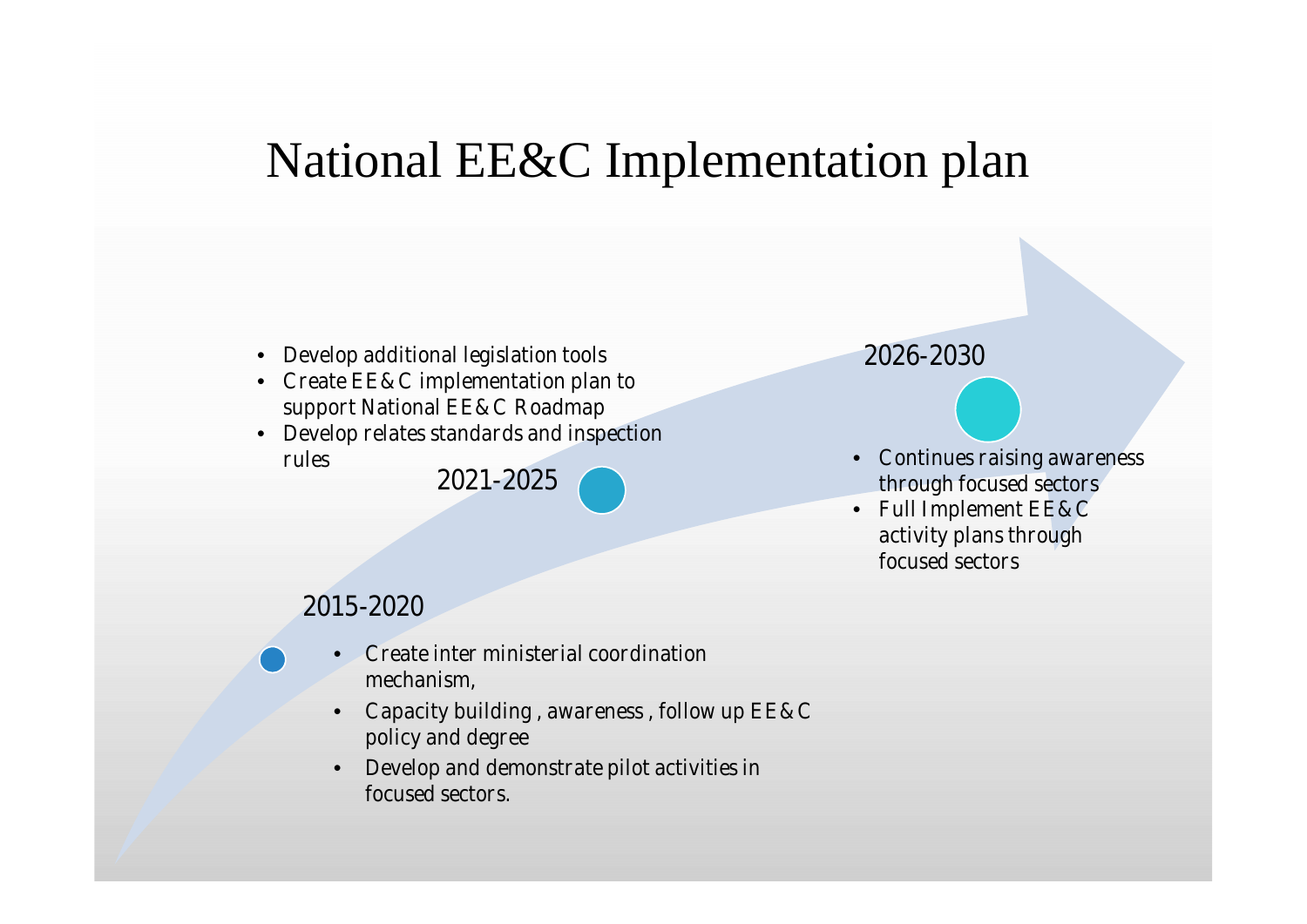### Document Tools on EE&C

- The Prime Minister Decree on EE&C is expecting approval within this year;
- Draft the EC Guideline and EM Manual under AJEEP activities cooperation;
- Draft the Regulation on Minister of Ministry of Energy and Mines for Standard and Efficiency Labelling of Appliance on Air Condition in Lao PDR;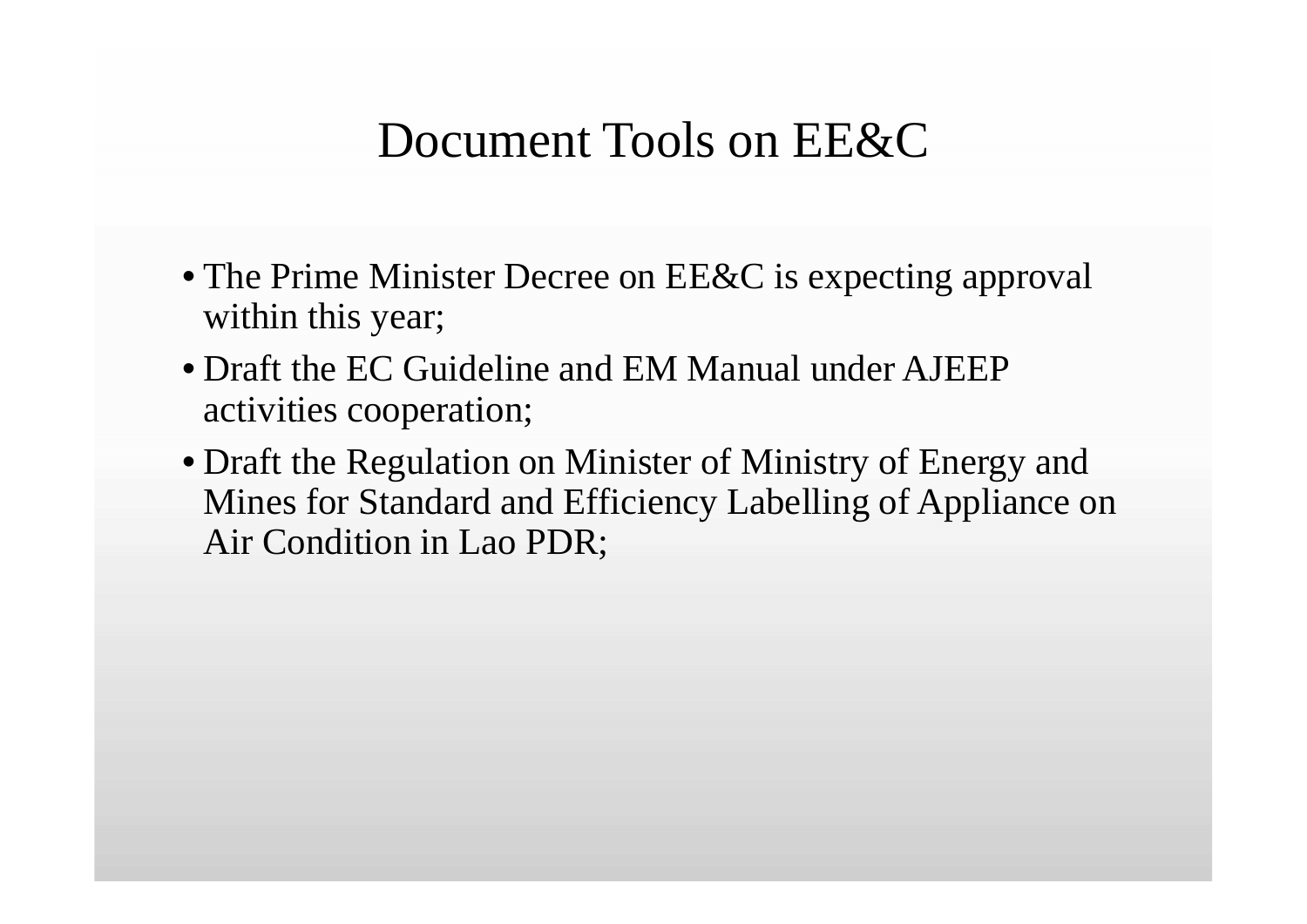### The EMS activities of last 6 month by ECCJ

|                                 |                |                                                                                                | Responsible     | 2018 |     |      |     |            |     |  |  |  |  |  |  |
|---------------------------------|----------------|------------------------------------------------------------------------------------------------|-----------------|------|-----|------|-----|------------|-----|--|--|--|--|--|--|
|                                 |                |                                                                                                | org. & dept.    | Jul  | Aug | Sept | Oct | <b>Nov</b> | Dec |  |  |  |  |  |  |
| Data Collection (Sample Survey) |                |                                                                                                |                 |      |     |      |     |            |     |  |  |  |  |  |  |
|                                 |                | Selection of factories & buildings                                                             | <b>IREP</b>     |      |     |      |     |            |     |  |  |  |  |  |  |
|                                 |                | 1) Collection of existing data and information (ex. from Electric du Laos)                     | <b>IREP</b>     |      |     |      |     |            |     |  |  |  |  |  |  |
|                                 |                | 2) Selection of factories and buildings                                                        | <b>IREP</b>     |      |     |      |     |            |     |  |  |  |  |  |  |
|                                 |                | 2 Sample survey                                                                                | <b>IREP/TWG</b> |      |     |      |     |            |     |  |  |  |  |  |  |
|                                 |                | Data analysis                                                                                  | <b>IREP</b>     |      |     |      |     |            |     |  |  |  |  |  |  |
|                                 |                | 4 Consideration of tentative threshold                                                         | <b>IREP</b>     |      |     |      |     |            |     |  |  |  |  |  |  |
|                                 |                | 2 Model project building                                                                       |                 |      |     |      |     |            |     |  |  |  |  |  |  |
|                                 |                | Organization of EM-TWG                                                                         | <b>IREP</b>     |      |     |      |     |            |     |  |  |  |  |  |  |
|                                 |                | 1) Decision of member organization                                                             | <b>IREP/TWG</b> |      |     |      |     |            |     |  |  |  |  |  |  |
|                                 |                | 2) Appointment of each member                                                                  | <b>IREP</b>     |      |     |      |     |            |     |  |  |  |  |  |  |
|                                 |                | 2 Selection of participating factories & buildings and a model city                            | <b>IREP</b>     |      |     |      |     |            |     |  |  |  |  |  |  |
|                                 |                | 1) Decision of a model city                                                                    | <b>IREP/TWG</b> |      |     |      |     |            |     |  |  |  |  |  |  |
|                                 |                | 2) Decision of candidate factories & buildings                                                 | IREP/TWG        |      |     |      |     |            |     |  |  |  |  |  |  |
|                                 |                | 3) Explanation to the candidate factories & buildings $\rightarrow$ Fix                        | IREP/TWG        |      |     |      |     |            |     |  |  |  |  |  |  |
|                                 |                | 3 Setting up Steering Committee                                                                | <b>IREP</b>     |      |     |      |     |            |     |  |  |  |  |  |  |
|                                 |                | 1) Decision of member organization                                                             | <b>IREP/TWG</b> |      |     |      |     |            |     |  |  |  |  |  |  |
|                                 |                | 2) Appointment of each member (indivisual)                                                     | <b>IREP</b>     |      |     |      |     |            |     |  |  |  |  |  |  |
|                                 | $\overline{4}$ | Clarification of the model project contents (Purpose, duration,<br>implementation items, etc.) | <b>IREP</b>     |      |     |      |     |            |     |  |  |  |  |  |  |
|                                 |                | 3 Consideration in Steering Committee and activities in the model project                      |                 |      |     |      |     |            |     |  |  |  |  |  |  |
|                                 |                | Making tentative report format & reporting guideline                                           | <b>IREP</b>     |      |     |      |     |            |     |  |  |  |  |  |  |
|                                 |                | Briefing session to participating factories/buildings                                          | <b>IREP</b>     |      |     |      |     |            |     |  |  |  |  |  |  |
|                                 |                | 3 Collaborative work (ex. on-site data measurement/collection)                                 | <b>IREP</b>     |      |     |      |     |            |     |  |  |  |  |  |  |
|                                 |                | Verification of the tentative threshold                                                        | <b>IREP</b>     |      |     |      |     |            |     |  |  |  |  |  |  |
|                                 |                | Verification of the reporting procedures, etc.                                                 | <b>IREP</b>     |      |     |      |     |            |     |  |  |  |  |  |  |
|                                 |                | 6 Making the tentative EC Guideline (simplified version)                                       | <b>IREP</b>     |      |     |      |     |            |     |  |  |  |  |  |  |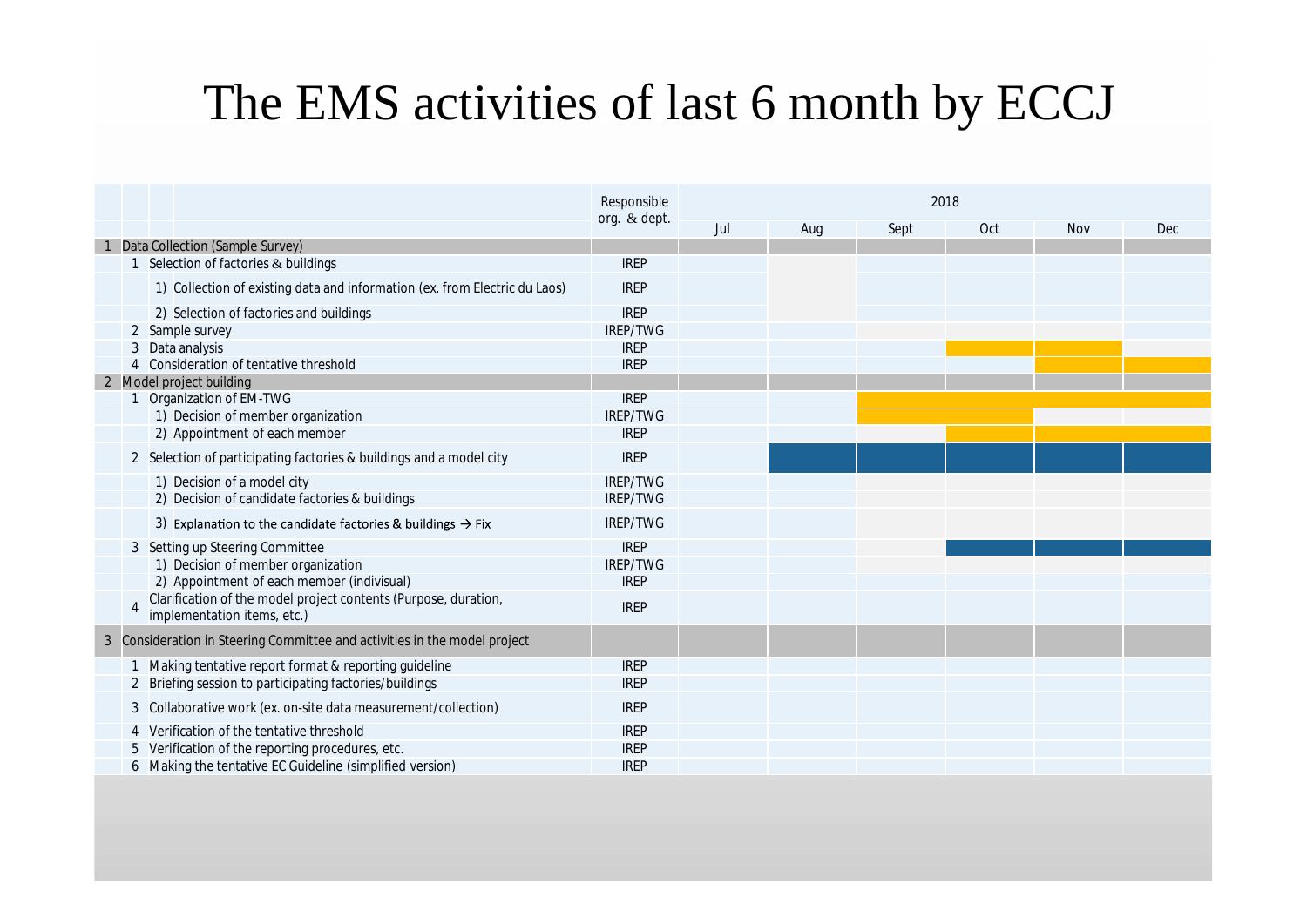### Draft Action Plan of BEC in Lao PDR

| <b>Activities</b>                             | 2019 |  | 2020 |  |  | 2021 |  |  | 2022 |  |  |  | 2023 |  |  | 2024 |  |  |  |  |  |  |  |
|-----------------------------------------------|------|--|------|--|--|------|--|--|------|--|--|--|------|--|--|------|--|--|--|--|--|--|--|
| 1. Building Data Gathering                    |      |  |      |  |  |      |  |  |      |  |  |  |      |  |  |      |  |  |  |  |  |  |  |
| 2. Collaboration with<br>EE&C-TWG             |      |  |      |  |  |      |  |  |      |  |  |  |      |  |  |      |  |  |  |  |  |  |  |
| 3. Building Technical<br>Criteria Development |      |  |      |  |  |      |  |  |      |  |  |  |      |  |  |      |  |  |  |  |  |  |  |
| 4. Develop BEC<br>evaluation tools            |      |  |      |  |  |      |  |  |      |  |  |  |      |  |  |      |  |  |  |  |  |  |  |
| 5. Draft BCE regulations<br>Act               |      |  |      |  |  |      |  |  |      |  |  |  |      |  |  |      |  |  |  |  |  |  |  |
| 6. Training and<br>preparation                |      |  |      |  |  |      |  |  |      |  |  |  |      |  |  |      |  |  |  |  |  |  |  |
| 7. BEC Regulation<br>Commissions              |      |  |      |  |  |      |  |  |      |  |  |  |      |  |  |      |  |  |  |  |  |  |  |
| 8. Launch the BEC<br>Regulation               |      |  |      |  |  |      |  |  |      |  |  |  |      |  |  |      |  |  |  |  |  |  |  |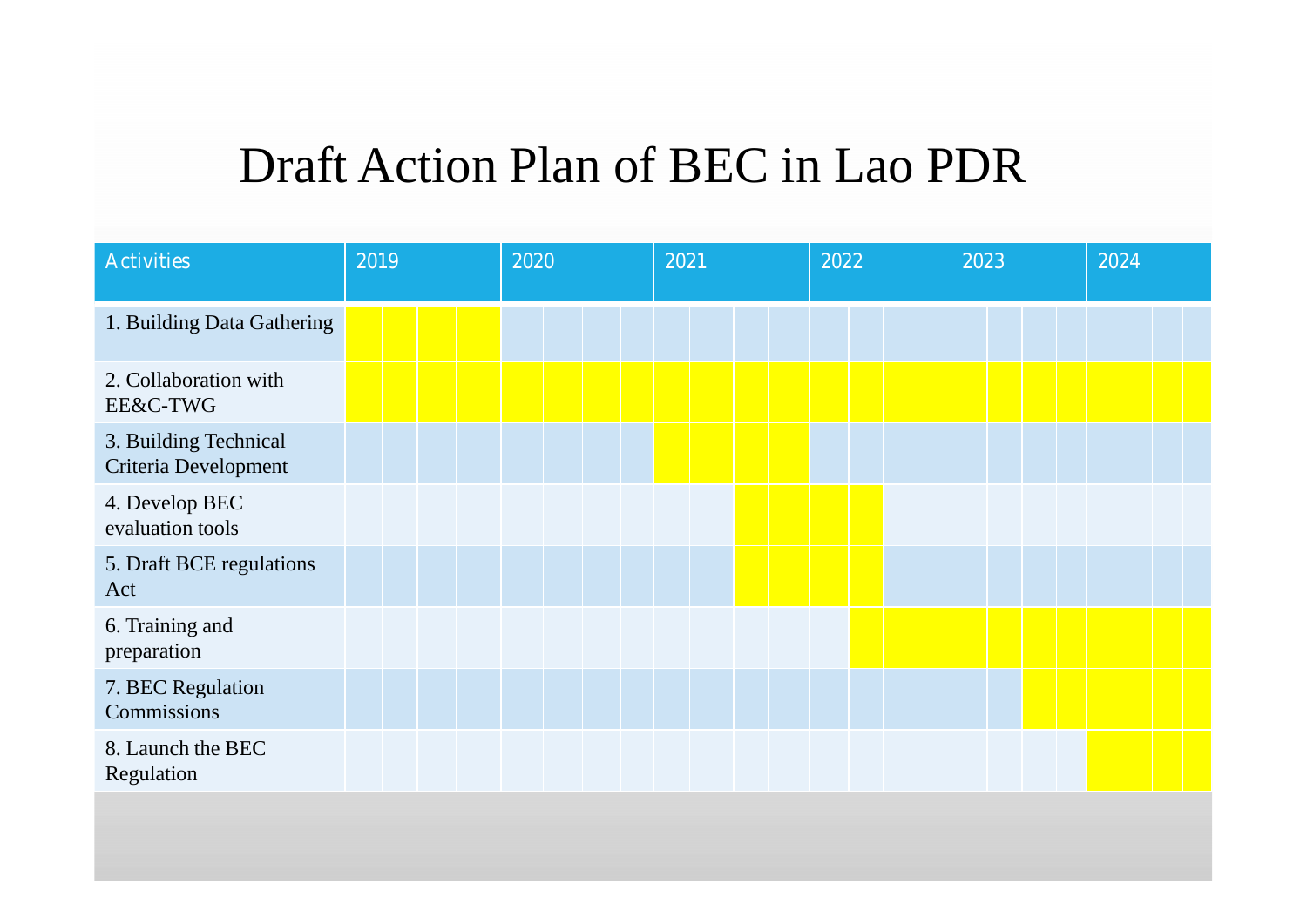### Action Plan of Regulations on EE&C

- Building Energy Code & Standard Development Building Energy Code Dissemination Best Practices Guidelines/Manuals Capacity Building Energy Code Support Market Mechanism for code implementation
- Developing independent certifying agencies